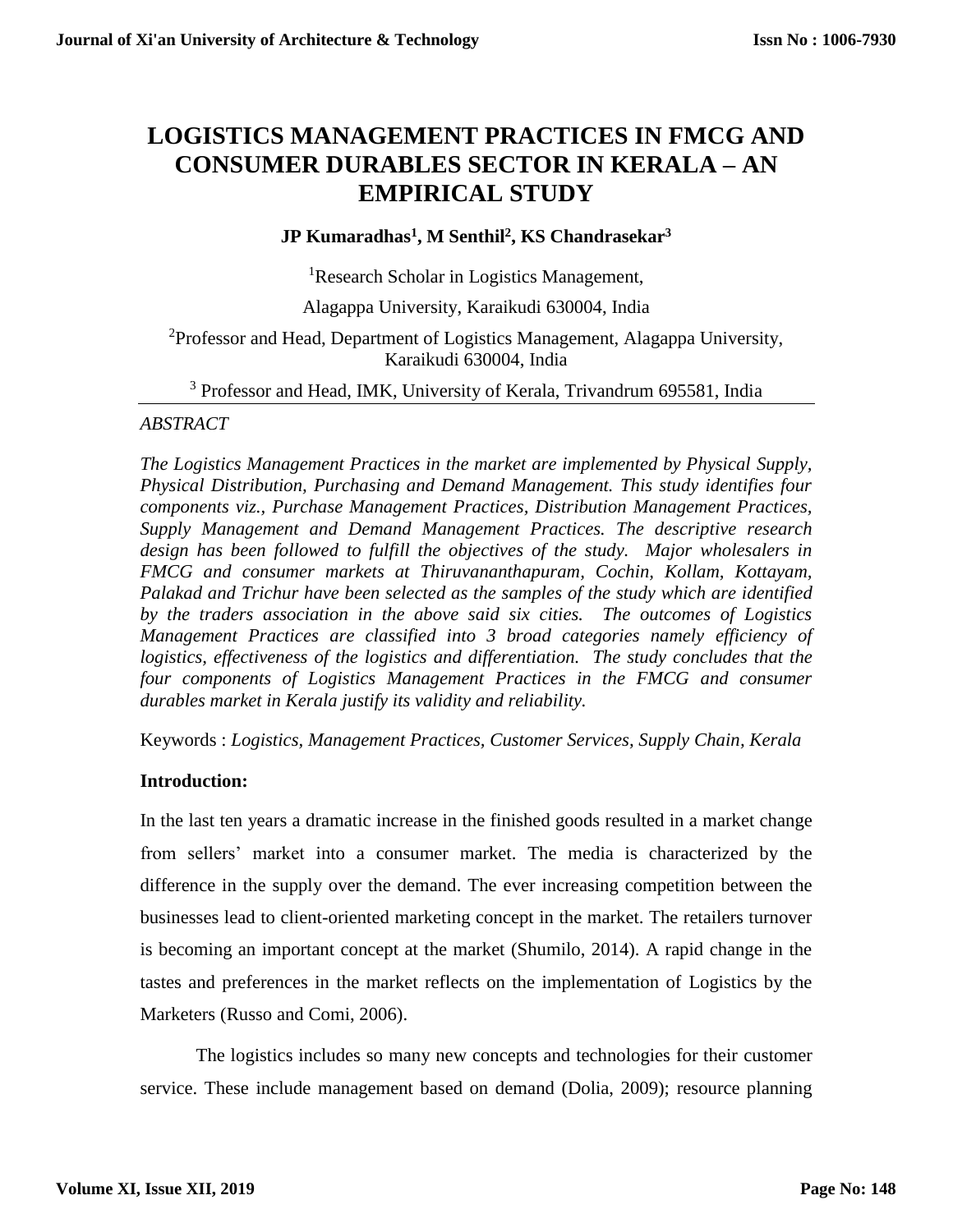based on requirements (Myerson, 2010); logistics on the reverse gear (Brix et al., 2016), Just-In-Time (Borghesi, 2017); Faster response (Lowson et al., 1999); Lean Production and Logistics (Lamming, 1996); Consumer Response (Reyes and Bhutta, 2005); Vendor managed inventory process (Book binder et al., 2010); Logistics based on time (Muilerman, 2001); Green led Logistics (Mejasz-Lekh, 2016); customer intended manufacturing (Gesser, 2002); Value Added Logistics (Rajgopal, 2016); and the Customer Driven Supply Chain management (Juttner, et al., 2007).

The Logistic Management Practices in the market are implemented by Physical Supply, distribution based on physical movements, Purchasing and Demand Management (Zhang et al., 2006). The above said practices are implemented to enrich their Customer Satisfaction (Paulraj and Chen, 2007) and also the cost reduction at the retail unit level (Halldorsson et al., 2008). The objectives of the Logistics Management Practices are presented in the given diagram :

### **Purchase Management Practices Fig. 5 Supply Management Practices**

Based on the cooperative relationship between suppliers and buyersm, variety of materials and supplies are provided. This requires a emphasis on information exchange and mandates effective and continous communication with the Suppliers.

Inbound logistics, ware housing facilities and inventory management are provided. It enables the firms to co-ordinate the delivery of all the incoming goods.

| Suppliers.                                                                                                                                                                                    | Logistics                      |                                                                                                                                                                                    |
|-----------------------------------------------------------------------------------------------------------------------------------------------------------------------------------------------|--------------------------------|------------------------------------------------------------------------------------------------------------------------------------------------------------------------------------|
| <b>Demand Management Practices</b>                                                                                                                                                            | Management<br><b>Practices</b> | <b>Distribution Management Practices</b>                                                                                                                                           |
| Customer requirements like order<br>taking, delivery scheduling,<br>installation, repairing, training and<br>management are part of it.<br>Management of communication<br>with the customers. |                                | Practices including inventory,<br>packaging, warehousing etc. to meet<br>the customer requirements. It deals<br>with delivering the finished product<br>to Customers successfully. |

Source: Zhang et al., 2002; 2003; 2005.

It is imperative to implement the logistics management practices in the competitive market to retain the market share and provide sustenance to organisations (Shah and Sharma (2014) especially in FMCG and consumer durables market.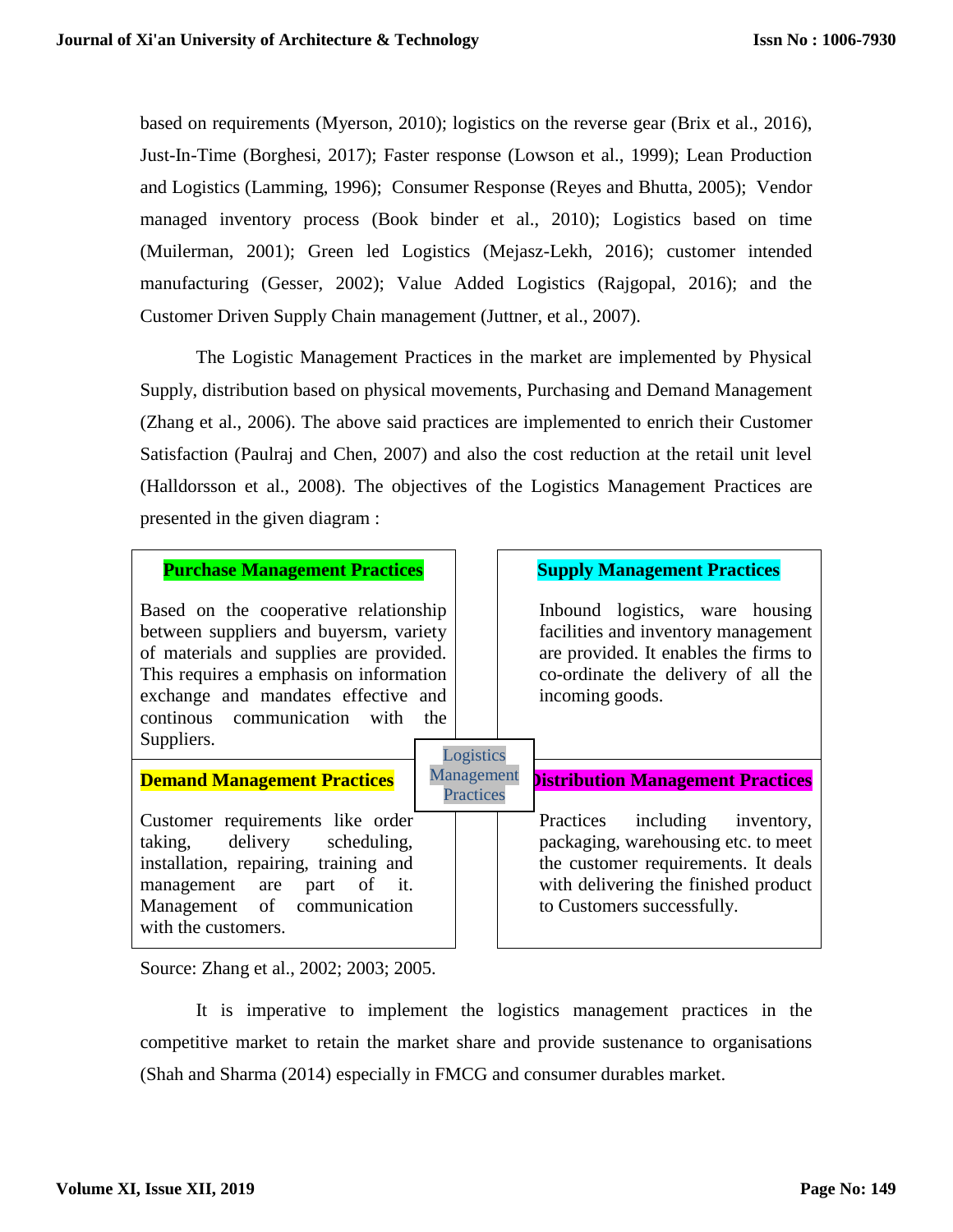# **Materials and Methods:**

The Logistics Management is the management process starts from Purchasing to Distribution (Chu, et al., 2011). It covers a wider range of practices (Lummus et al., 2005). The contents includes Purchasing Management (Scrafford et al., 2006), Physical Supply (Squire, et al., 2019), Demand Management (Duclos et al., 2003), Customer Centricity (Vachon, et al., 2009), Distribution Management (Moon et al., 2012), Warehousing (Zhang, et al., 2005), Distribution Network (Khan et al., 2009), Delivery (Naim, et al., 2006), Packaging (Barad and Even, 2003) and Reverse Logistics (Coronado and Lyous, 2007). The variables included in the Logistics Management Practices in the study are given in Table 1.1.

| SI.         | <b>Variables in LMP</b>              |              | <b>Variables in LMP</b>                  |
|-------------|--------------------------------------|--------------|------------------------------------------|
| No.         |                                      | No.          |                                          |
| $\mathbf I$ | <b>Purchase Management Practices</b> | $\mathbf{I}$ | <b>Supply Management Practices</b>       |
|             | 1) Select Supplier with              |              | 1) Respond quickly to the                |
|             | variable capacity                    |              | unexpected changes                       |
|             | 2) Dependable Delivery               |              | 2) Handling the Changes in the           |
|             | Premises                             |              | quantity of the Suppliers Order          |
|             | 3) Multiple kinds of material        |              | 3) Add and remove Supplier as per        |
|             | to meet specifications               |              | the Customer needs                       |
|             | 4) Flexibility in choosing           |              | 4) Keeping various Suppliers             |
|             | Suppliers                            |              | resources                                |
|             | 5) Ability to change the             |              | 5) Select the optimum source of          |
|             | volume and varieties                 |              | Supplier at the time                     |
| III         | <b>Demand Management Practices</b>   | IV           | <b>Distribution Management Practices</b> |
|             | 1) Handling wide swings in           |              | 1) Warehousing facilities                |
|             | demand                               |              | Distribution networks<br>2)              |
|             | 2) Handling unexpected               |              | Multiple transportation modes<br>3)      |
|             | events over start periods            |              | Ability to maintain on-time<br>4)        |
|             | 3) Adjusting Customer                |              | delivery to Customers Order              |
|             | <b>Location Changes</b>              |              | 5) Flexibility in point of sales         |
|             | 4) Increase the access to the        |              | Adjusting delivery to Customer<br>6)     |
|             | Customers                            |              | charges                                  |
|             | 5) Advanced Notification to          |              | 7) Multiple kinds of Product             |
|             | the Customers                        |              | Packaging                                |
|             | 6) Negotiate the price and           |              | 8) Flexible return policies              |
|             | delivery time with                   |              |                                          |
|             | Customers                            |              |                                          |

|  | TABLE 1.1: Variables in Logistics Management Practices (LMP) |  |
|--|--------------------------------------------------------------|--|
|  |                                                              |  |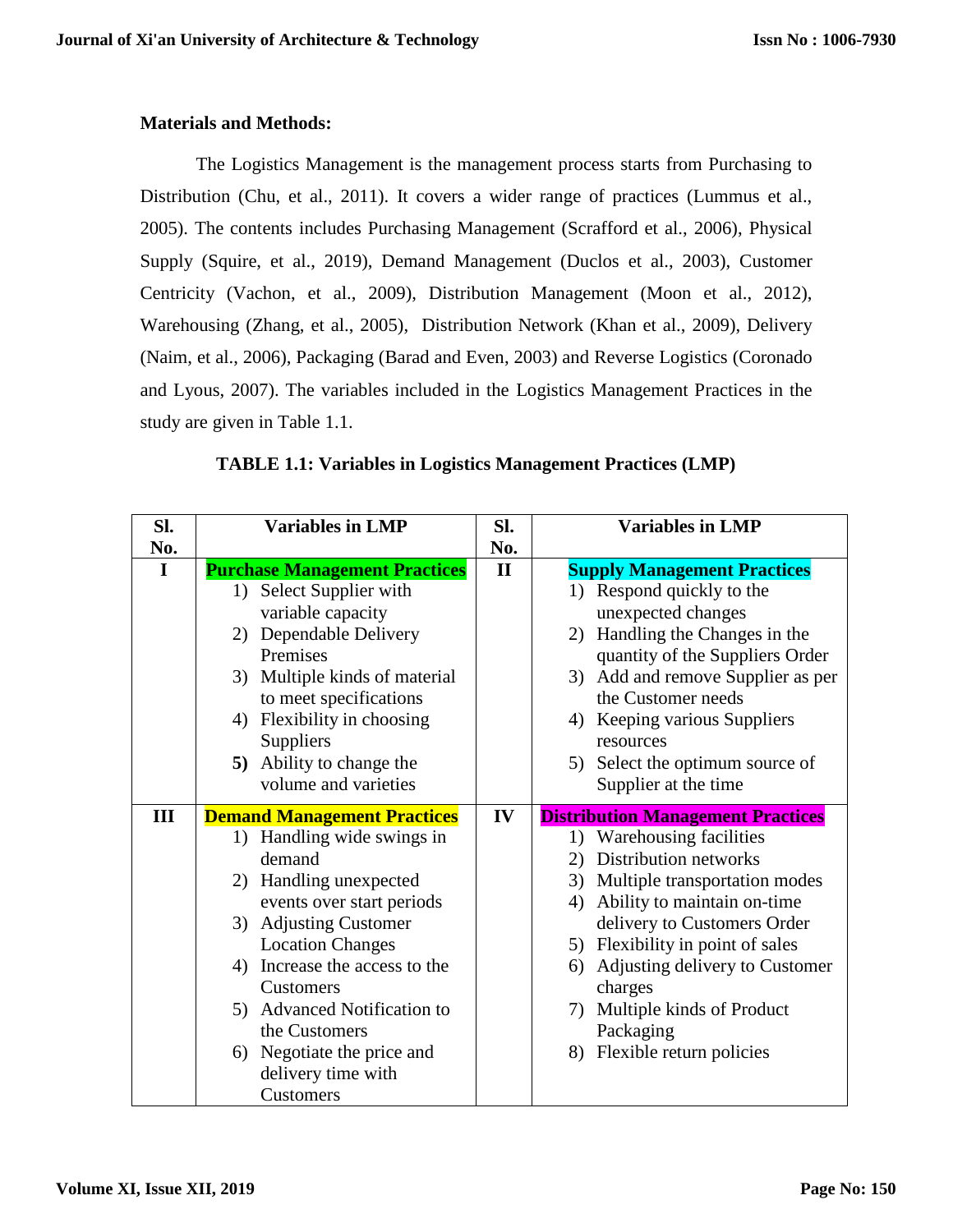|  | 7) Maintaining Prompt        |  |  |
|--|------------------------------|--|--|
|  | <b>Customer Services and</b> |  |  |
|  | Quality                      |  |  |
|  | 8) Keep up the promises to   |  |  |
|  | the Customers                |  |  |

The respondents were asked to rate the above as per the rate of implementation at their unit.

#### **Outcome of Logistics Management Practices**

The ultimate impact of marketing is in the Customer Service and Customer Satisfaction (Leuschner, et al., 2013). The outcome of Logistics Management Practices are classified into efficiency of logistics, effectiveness and differentiation (Fugate et al., 2010). Efficiency represents the consistent delivery relevant value to the customers in terms of cost savings (Mentzer et al., 2004). Effectiveness generates the Customer's value and customer satisfaction (Leuschner et al., 2013). Differentiation generates the Customer loyalty (Wallenburz, 2009), Referrals (Knemeyer et al., 2003) and Ultimately Market Share (Stank et al., 2003).

At this juncture, this study has made an attempt to examine the rate of implementation of Logistics Management Practices and its outcome in FMCG and Consumer durable market in Kerala.

#### **Proposed Research Model**

The proposed research model of the present study is given below:



Based on the proposed research model, the learnings from the study are:

i) the rate of implementation measuring of Logistics Management Practices and its outcome; and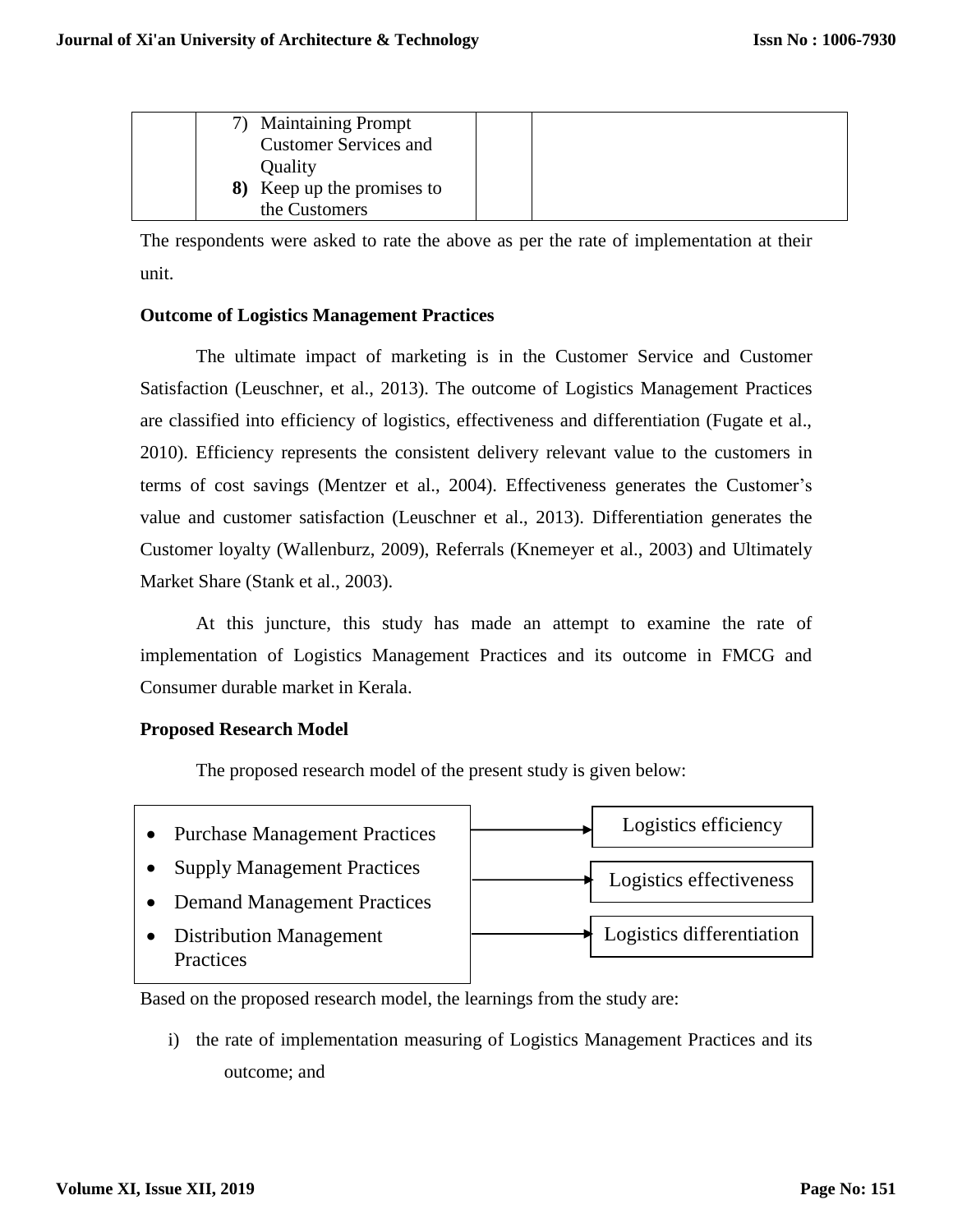ii) evaluating the impact of Logistics Management Practices on its outcome.

#### **Methodology**

The descriptive research design has been followed to fulfill the objectives of the study. Society of major wholesalers in FMCG and consumer markets at Thiruvananthapuram, Cochin, Kollam, Kottayam, Pallakad and Trichur have been selected as the sample of the study which are identified by the traders association in the above said six cities. Hence, the applied sampling procedure of the study is snow ball sampling. This study is mainly based on primary data, special care was taken to design the questionnaire. An initial attempt was made to enrich the quality of questionnaire. Responded units on the questionnaire came down to 42 units. The required statistical analysis was adopted to process the data.

### **Results and Discussion**

Initially, rate at which Logistics Management Practices are implemented at the units is computed by the mean of the variables in each component of Logistics Management Practices. Before that the confirmatory factor analysis was adopted to test the reliability and validity of variables in each component. The overall reliability of variables in each component is tested by Cronbach's alpha. The results are given in Table 1.2.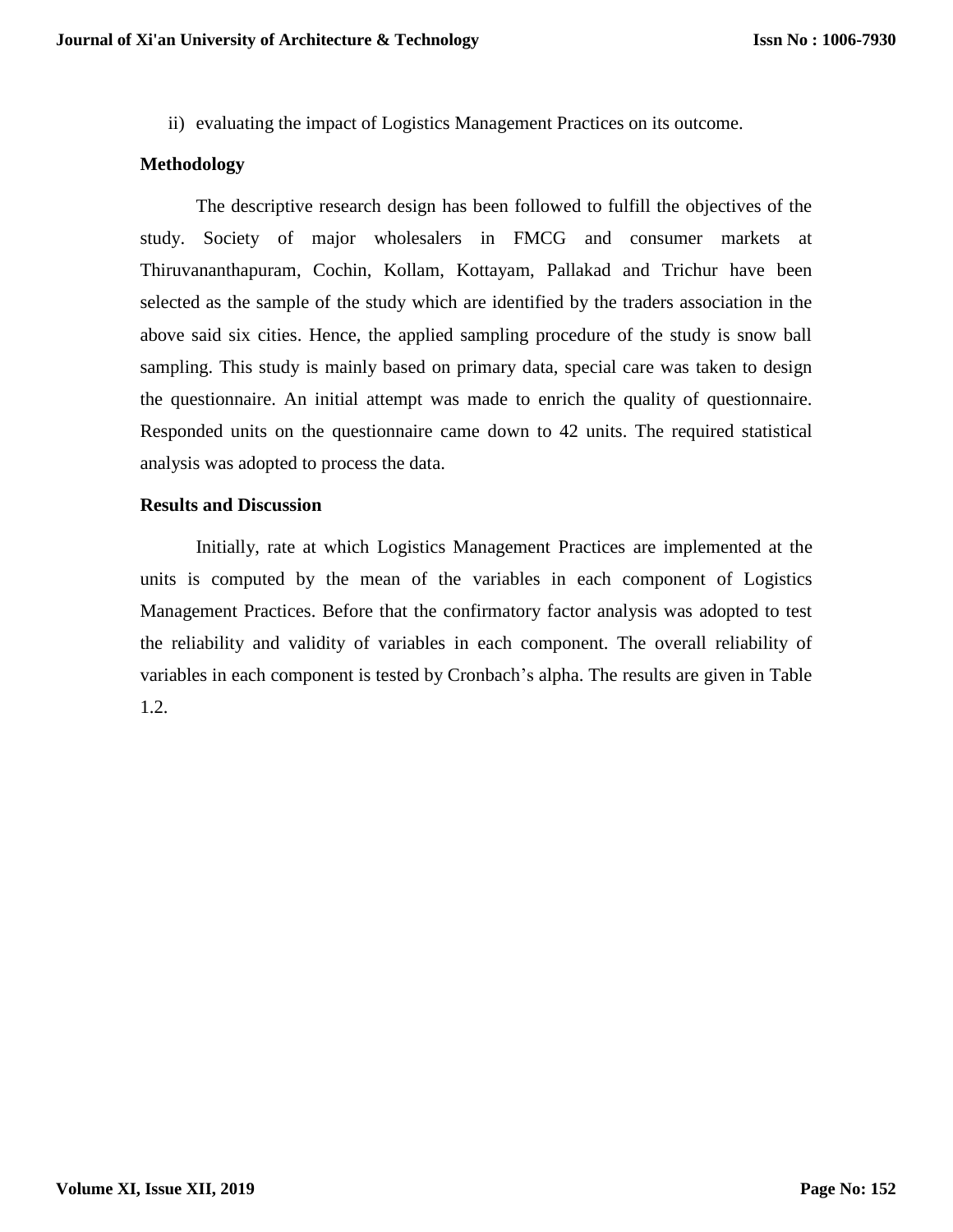# **TABLE1. 2**

# **Reliability of Validity of Variables in Components of Logistics Management Practices (LMP)**

| No.              | Component of LMP                                   | No. of<br>variables | Range of<br>standardized<br><i>factor loading</i> | Range of<br>'t' statistics | Cronbach's<br>alpha | Composite<br>reliability | Average<br>variance<br>extracted |
|------------------|----------------------------------------------------|---------------------|---------------------------------------------------|----------------------------|---------------------|--------------------------|----------------------------------|
| 1.               | Management<br>Purchase<br>Practices                | 5                   | 0.8714-0.6247                                     | $3.8119*-2.2949*$          | 0.7723              | 0.7504                   | 53.12                            |
| 2.               | Management<br>Supply<br>Practices                  | 5                   | 0.8903-0.6349                                     | 3.9698*-2.3981*            | 0.7904              | 0.7711                   | 54.34                            |
| 3.               | Management<br>Demand<br>Practices                  | 8                   | 0.9172-0.6514                                     | $4.0417*-2.5694*$          | 0.8248              | 0.8012                   | 56.88                            |
| $\overline{4}$ . | <b>Distribution</b><br><b>Management Practices</b> | 8                   | 0.8843-0.6173                                     | $3.9341*-2.1941*$          | 0.7811              | 0.7603                   | 53.82                            |

\*Significant at five per cent level.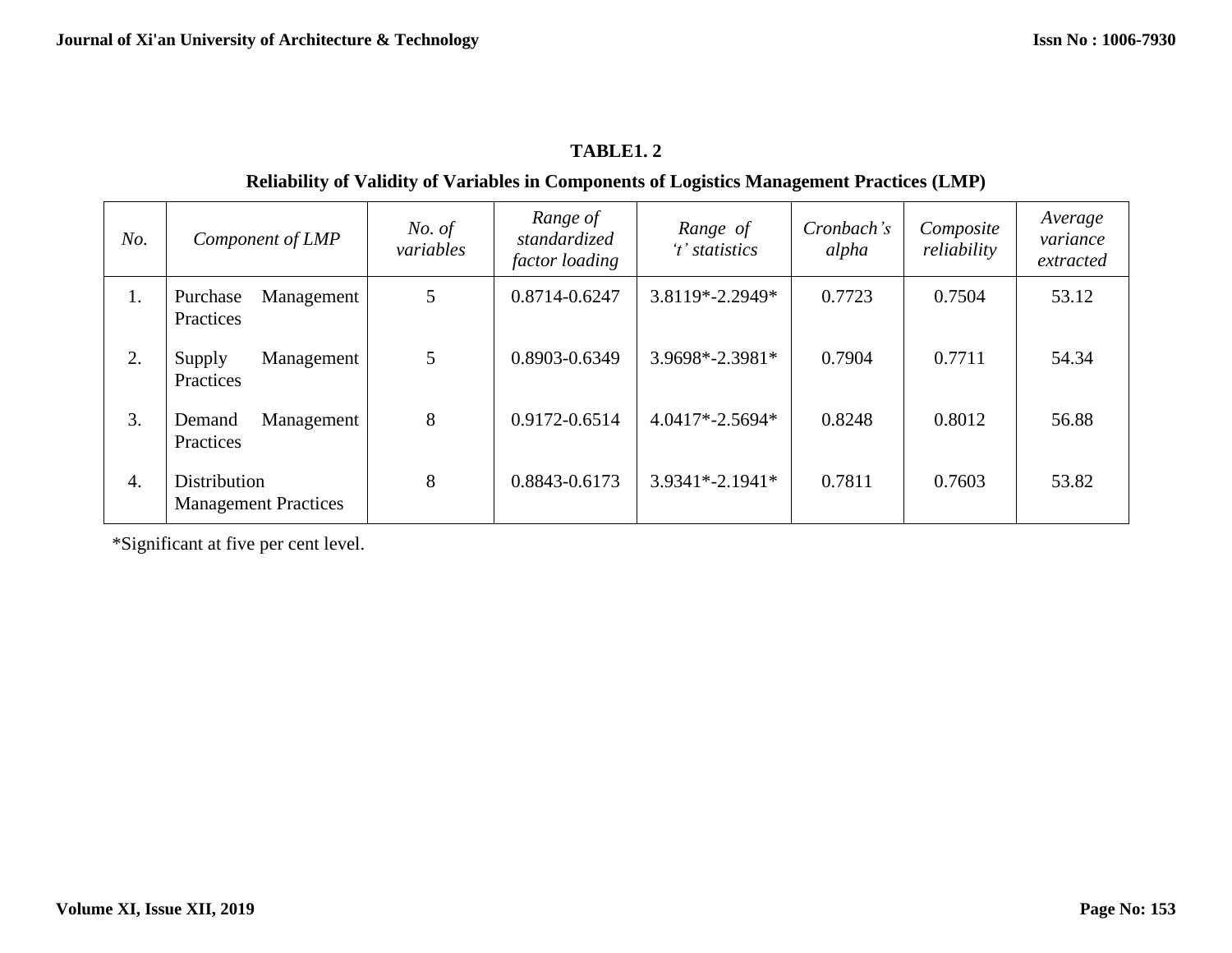It was found that standard loading of variables in each component of LMP are greater than 0.60 which reveals the content is valid. The significance of 't' statistics of the standard factor loading of variables in each component of LMP reveal its convergent validity. It was also ensured by the composite reliability and average variance extracted since these are greater than its standard minimum of 0.50 and 50.00 per cent respectively. The cronbach alpha of all components of LMP is greater than its minimum threshold of 0.60 which reveals the internal consistency.

#### **Implementation of Logistics Management Practices (LMP) at the Units**

The implementation rate of LMP at the unit is examined by the rate of implementation of Purchase, Supply, Demand and Distribution Management Practices. The rate of implementation of above said four components of LMP is derived by the scores of all variables in each component of LMP. The mean, deviation and the coefficient of variation in implementation of LMP have been computed separately. The results are given in Table 1.3.

| No. | Components of LMP                           | Mean   | <i>Standard</i><br>deviation | Co-efficient of<br>variation (in<br>per cent) |
|-----|---------------------------------------------|--------|------------------------------|-----------------------------------------------|
| 1.  | <b>Purchase Management</b><br>Practices     | 3.5117 | 0.4902                       | 17.96                                         |
| 2.  | <b>Supply Management</b><br>Practices       | 3.6043 | 0.5466                       | 15.17                                         |
| 3.  | Demand Management<br>Practices              | 3.7309 | 0.5208                       | 13.96                                         |
| 4.  | <b>Distribution Management</b><br>Practices | 3.7914 | 0.5097                       | 13.44                                         |

#### **TABLE 1.3**

**Rate of Implementation of LMP at the Units**

The highly implemented components of LMP are Distribution and Demand Management Practices since its mean are 3.7914 and 3.7309 respectively. Higher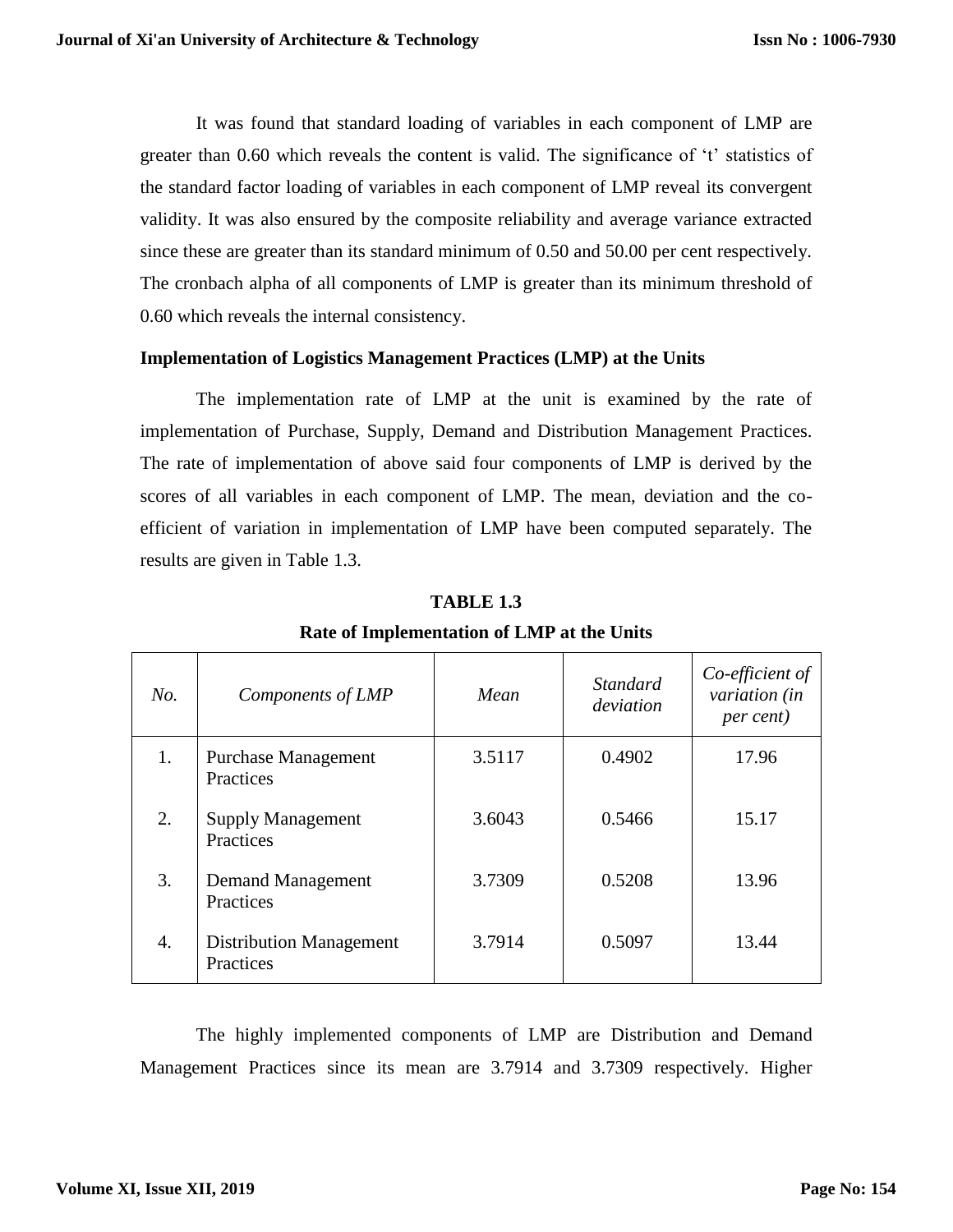consistency in the implementation of LMP is noticed in the above said two components since its co-efficient of variations are 13.44 per cent and 13.96 per cent respectively.

#### **Outcome of LMP at the Units**

The outcome of the LMP in the present study is studied by Logistics Efficiency, Logistics Effectiveness and Logistics Differentiation. The data collected from both marketing and customer service departments of FMCG and Consumer Durable Marketers and are rated at five point scale. The levels of outcome of LMP at the units are given in Table 1.4.

| No. | Outcome of LMP                   | Mean   | <b>Standard</b><br>deviation | Co-efficient of<br>variation (in<br><i>per cent</i> ) |
|-----|----------------------------------|--------|------------------------------|-------------------------------------------------------|
|     | Logistics Efficiency             | 3.3084 | 0.4394                       | 13.28                                                 |
| 2.  | Logistics Effectiveness          | 3.1179 | 0.3946                       | 12.66                                                 |
| 3.  | <b>Logistics Differentiation</b> | 3.2908 | 0.4134                       | 12.56                                                 |

**TABLE 1.4 Outcome of LMP** 

The highly viewed outcomes of Logistics Management Practices at the units are Logistics Efficiency and differentiation since its mean are 3.3084 and 3.2908 respectively. The higher consistency of outcomes are noticed in the case of Logistics Differentiation and Effectiveness since the co-efficient of variations are 12.56 and 12.66 per cent as such.

#### **Logistics Management Practices on Outcomes**

The impacts of logistics management practices on the outcome in the units have been tested with the help of multiple regression analysis. Those included dependent variables were Logistics Efficiency, Effectiveness and Differentiation whereas the included independent variables are Purchase, Supply, Demand and Distribution Management Practices. The impact of LMP on each outcome estimated separately. The results are shown in Table 1.5.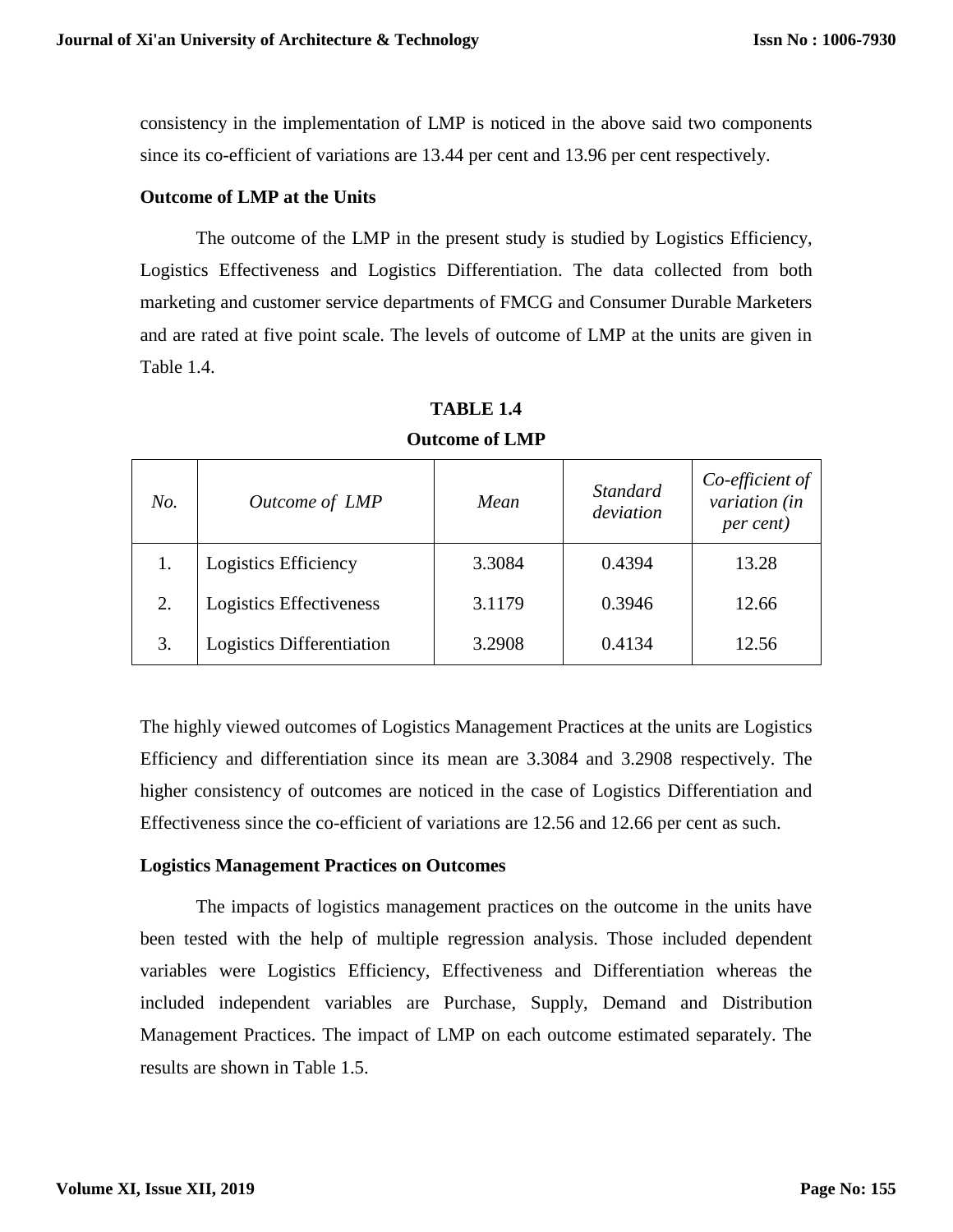|     |                                             | Regression co-efficient on |                            |                              |  |  |  |
|-----|---------------------------------------------|----------------------------|----------------------------|------------------------------|--|--|--|
| No. | <b>LMP</b>                                  | Logistics<br>efficiency    | Logistics<br>effectiveness | Logistics<br>differentiation |  |  |  |
| 1.  | <b>Purchase Management</b><br>Practices     | $0.1774*$                  | 0.1121                     | $0.1556*$                    |  |  |  |
| 2.  | <b>Supply Management</b><br>Practices       | 0.1022                     | $0.1667*$                  | $0.1703*$                    |  |  |  |
| 3.  | Demand Management<br>Practices              | 0.0886                     | $0.1509*$                  | $0.1941*$                    |  |  |  |
| 4.  | <b>Distribution Management</b><br>Practices | $0.2449*$                  | $0.2072*$                  | $0.2709*$                    |  |  |  |
|     | Constant                                    | 0.3802                     | 0.4199                     | 0.5142                       |  |  |  |
|     | $R^2$                                       | 0.6911                     | 0.7308                     | 0.7996                       |  |  |  |
|     | F statistics                                | 8.1344*                    | 8.8946*                    | 9.4413*                      |  |  |  |

**TABLE 1.5 Impact of LMP on the Outcome of LMP**

\*Found that significant at five per cent level.

The important influencing components of LMP on Logistics Efficiency in the units are Purchase and Distribution Management Practices as its regression co-efficients are significant at five per cent level. Any single unit increase in the implementation of above said two components of LMP result in an increase in the Logistics Efficiency by 0.1774 and 0.2449 units respectively.

Regarding the Logistics Effectiveness, it was found that any one unit increase in the Supply, Demand and Distribution Management Practices results in an increase in Logistics Effectiveness by 0.1667, 0.1509 and 0.2072 units respectively. In Logistics Differentiation, any unit increase in the implementation of Purchase, Supply, Demand and Distribution Management Practices result in an increase in the Logistics differentiation by 0.1556, 0.1703, 0.1941 and 0.2709 units respectively. Any changes in the implementation of LMP explain the changes in Logistics differentiation in higher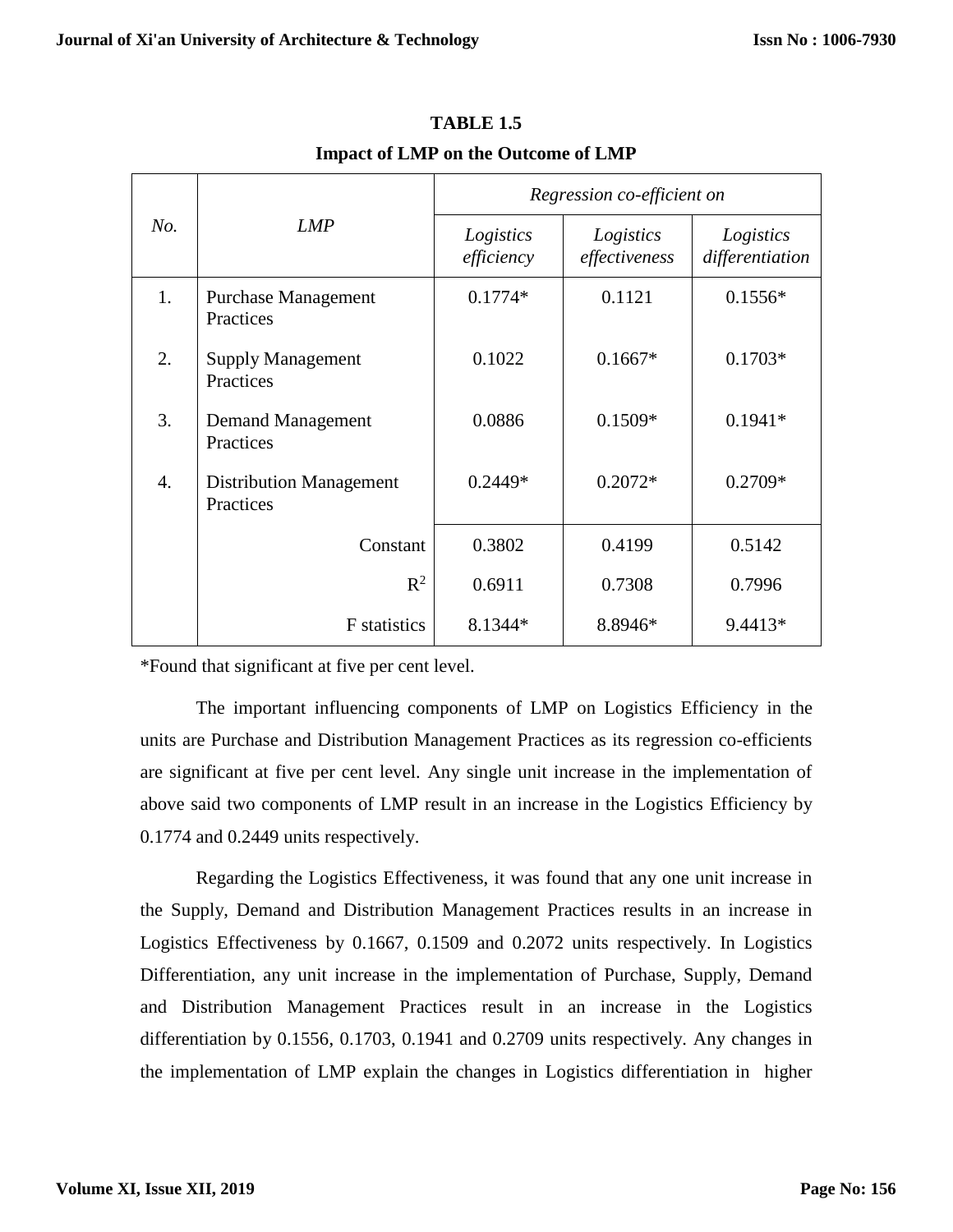extend since its  $R^2$  is 0.7996 compared to Logistics Effectiveness and Efficiency since its  $R^2$  are 0.7308 and 0.6911 respectively.

## **Conclusion**

This study concludes that the four components of Logistics Management Practices in the FMCG and Consumer Durables marketers in Kerala justify its validity and reliability. The rates of implementation of LMP by the units are above average but not at a higher level. The rate of implementation of LMP is studied to lot of variation in the sampled units. The units which implement the LMP at a higher scale reap its benefits through Logistics Efficiency, Effectiveness and Differentiation. The highly produced outcome of LMP at the units is Logistics differentiation. Hence the study reveals that the implementation of LMP produce better results in the units through Cost minimization (Logistics Efficiency), Customer Satisfaction (Logistics Effectiveness) and Customers Loyalty (Logistics Differentiation).

# **References**

Barad, M. and Even Sapir, D., (2003), "Flexibility in Logistics Systems-Modeling and Performance Evaluation", **International Journal of Production Economics**, 85(2), pp.155-170.

Book binder, J.H., Gumus, M. and Jenukes, E.M., (2010), "Calculating the benefits of vendor managed inventory in a manufacturer-retailer system", **International Journal of Production Research**, 48(19, pp.5549-5571.

Borghesi, A., (2017), **City Logistics: Is Deregulation the Answer? In Financial Environment and Business Development**, Springer International Publishing, pp.385-400.

Brix-Prala, C., Hahu, R. and Seuring, S., (2016), "Reverse Logistics and Informal Valorisation at the base of the Pyramid: A Case Study on sustainability synergies and trade offs", **European Management Journal**, 34(4), pp.414-423.

Chu, P.Y., Chang, K.H., and Huang, H.F., (2011), "The Role of Social Mechanisms in Promoting Supplier Flexibility", **Journal of Business-to-Business Marketing**, 18(2), pp.155-187.

Cormado, M.A.E., and Lyons, A.C., (2007), "Evaluating Operations Flexibility in Industry Supply Chains to Support build-to-order initiatives", **Business Process Management Journal**, 13(9), pp.572-587.

Dolia, V.K., (2011), Pasazhyrski pervezennia, kh:vyd-Vo Fort.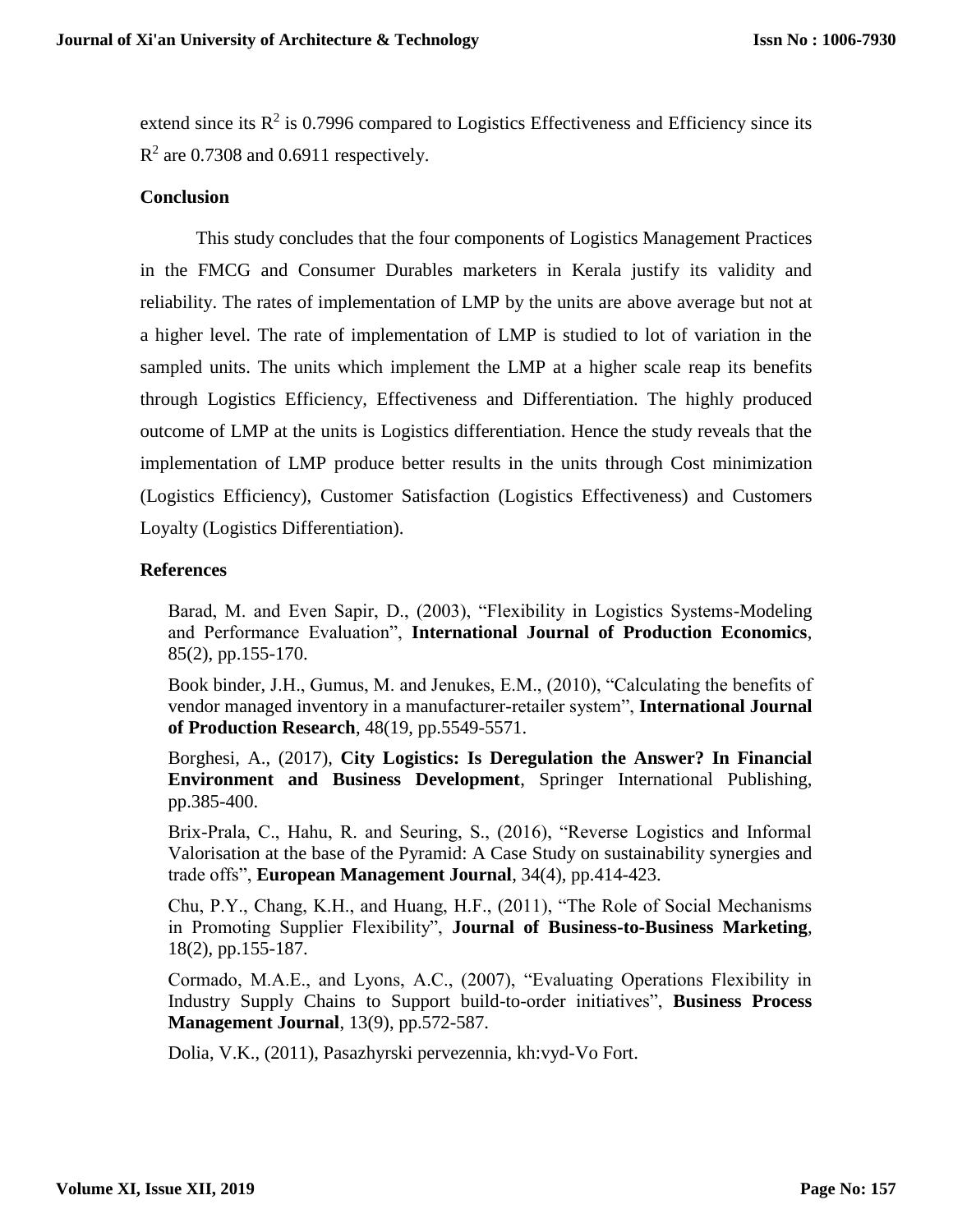Duelos, L.K., Vokurka, R.J. and Lummus, R.R., (2003), "A Conceptual model of supply chain flexibility", **Industrial Management & Data Systems**, 123(6), pp.446- 456.

Fugate, B.S., Mentzer, J.T. and Stank, T.P., (2010), "Logistics Performance: Efficiency, Effectiveness and Differentiation", **Journal of Business Logistics**, 31(1), pp.43-62.

Gasser, R.G., (2002), "Outsourcing Strategies in Manufacturing", **The**

**Outsourcing Project**, 1(1), pp.450453.

Halldorsson, A., Larson, P.D., and Poist, R.F., (2008), "Supply Chain Management: A Comparison of Scandinnian and American Perspectives", **International Journal of Physical Distribution and Logistics Management**, 38(2), pp.126-142.

Khan, A.K., Bakkappa, B., Metri, B.A., and Sahy, B.S., (2009), "Impact of agile supply chains" delivery practices on firms performance: cluster analysis and validation", **Supply Chain Management: An International Journal**, 14(1), pp.41- 48.

Knemeyer, A.M. and Munphy, P.R., (2004), "Evaluating the Performance of Third Party Logistics Arrangements: A Relationship Marketing Perspective", **Journal of Supply Chain Management, (40(4), pp.35-51.** 

Leuschner, R., Charvet, F. and Rogers,D.S., (2013), "A Meta Analysis of Logistics Customer Service", **Journal of Supply Chain Management**, 49(1), pp.47-63.

Lowson, B., King, R. and Hunter, A., (1999), **Quick Response: Managing the supply chain to met consumer demand**, Wiley.

Lummus, R.R., Vokuraka, R.J. and Duclos, L.K., (2005), "Delhi Study on Supply Chain Flexibility", **International Journal of Production Research**, 43(13), pp.2687-2708.

Mayesson, P., (2012), **Lean supply chain and logistics management**, New York: McGraw Hill.

Mentzer, J.T., Min, S. and Bobbitt, L.M., "Award a Unified theory of logistics", **International Journal of Physical Distribution and Logistics Management**, 33(1), pp.15-20.

Mesjasz-Tech, A., (2016), "Urban Air Pollution Challenges for Green Logistics", Transportation Research Procedia, 16(1), pp.355-365.

Mileuman, G.J., (2001), "Time-based logistics: An Analysis of the relevance, causes and impacts (Doctor diss, TU Delft, Delft University of Technology).

Nain, M.M., Potter, A.T., Malson, R.J. and Bateman, N., (2006), "The Role of Transport Flexibility in Logistics Provision", **The International Journal of Logistics Management**, 17(3), pp.297-311.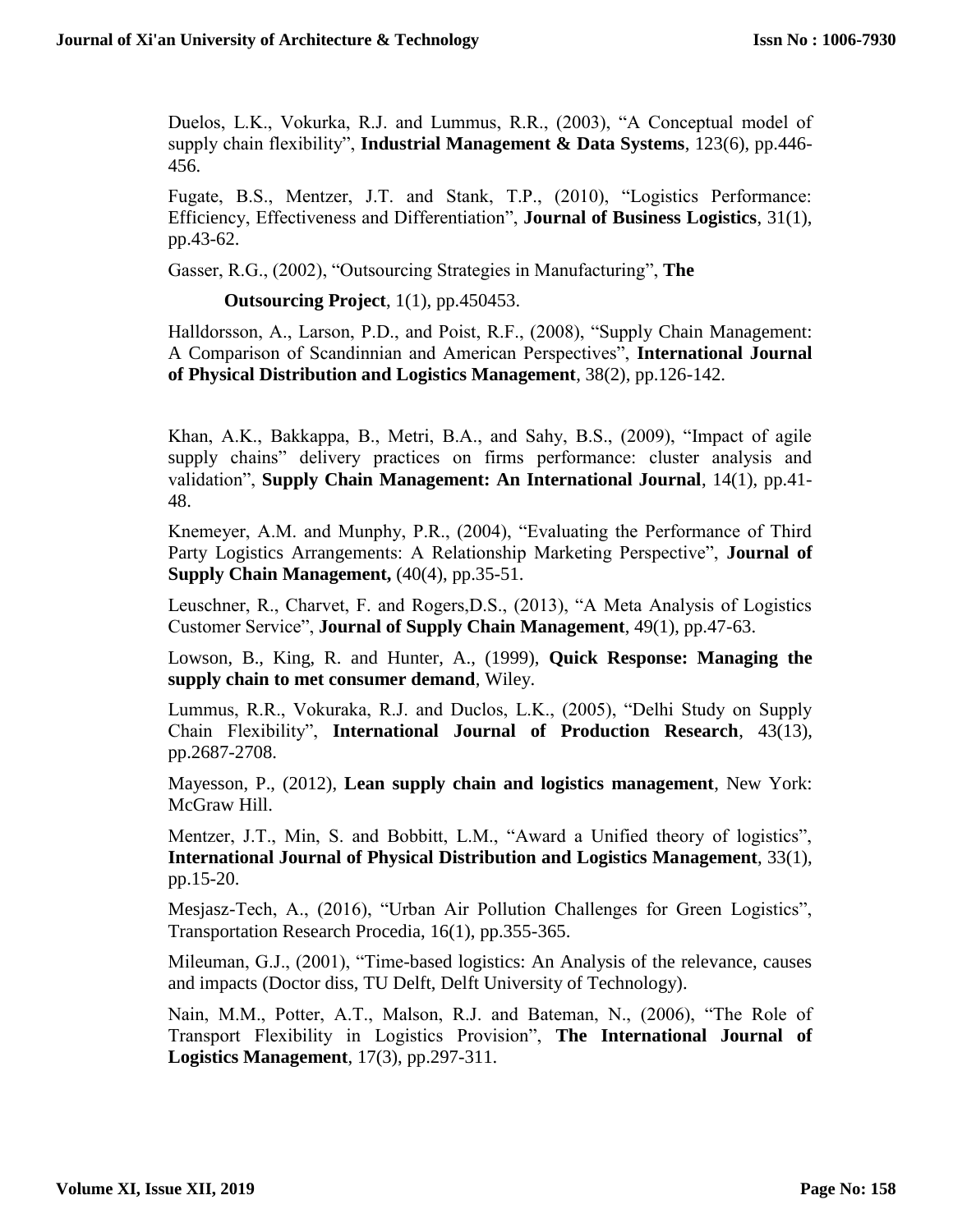Paulraj, A., and Cheu, I.J., (2007), "Strategic Buyer-Supplier Relationships, information technology and external logistics integration", **Journal of Supply Chain Management**, 43(2), pp.2-14.

Rajagopalan, K.K., (2016), "Global trends in supply chain management", **Zenith International Journal of Business Economics & Management Research**, 6(1), pp.99-112.

Reyes, P.M. and Bhutta, K., (2005), "Efficient Consumer Response: Literature Review", **International Journal of Integrated Supply Management,** 1(4), pp.346- 386.

Russo, F. and Eomi, A., (2012), "The simulation of shopping trips at urban scale: attraction mano level", Procedia-Social and Behavioural Sciences, 39(2), pp.387-399.

Shah, T.R. and Sharma, M., (2014), "Comprehensive View of Logistics Flexibility and its Impact on Customer Satisfaction", **International Journal of Logistics Systems and Management**, 19(1), pp.43-61.

Shunllo, O.S., (2014), "Dinamika Suchasmogo rozvitku pidpriemstr rozdribroyi.lorgirliv uk rayini", **Blznes Inform**, 11(1), pp.171-176.

Squire, B., Cousins, P.D., Larson, B. and Brown, S., (2009), "The effect of supplier manufacturing capabilities on buyer responsiveness: the role of collaboration", **International Journal of Operations & Production Management**, 29(8), pp.766- 788.

Stank, T.P., Goldsby, T.J., Vickery, S.K. and Savitshie., K., (2003), "Logistics Service Performance: Estimating its influence on market share", **Journal of Business Logistics**, 24(1), pp.27-35.

Swafford, P.M., Ghosh, S. and Murthy, N.N., (2006), "A Framework for Assessing Value Chain Agility", **International Journal of Operations & Production Management**, 26(2), pp.118-140.

Vachon, S., Halley, A., and Beaulieu, M., (2009), "Aligning Competitive Priorities in the Supply Chain: The Role of Interactions with Suppliers, **International Journal of Operation & Production Management**, 29(4), pp.322-340.

Wellenburg, (2009), "Innovation in Logistics Outsourcing Relationships: Proactive Improvmenet by Logistics service providers as a driver of customer loyalty?", **Journal of Supply Chain Management**, 45(2), pp.75-93.

Zhang, G., Vonderembse, M.A. and Lion, J.S., (2005), "Logistics Flexibility and its impact on customer satisfaction", **The International Journal of Logistics Management**, 16(1), pp.71-95.

Zhang, Q., Vonderembse, M.A., and Lim, J.S., (2002), "Value Chain Flexibility: A Dichotomy of Competence and Capability", **International Journal of Production Research**, 40(3), pp.561-583.

Zhang, Q., Vonderembse, M.A., and Lim, J.S., (2003), "Manufacturing Flexibility: Defining and Analysing Relationship among Competence, Capability, and Customer Satisfaction", **Journal of Operations Management**, 21(2), pp.173-191.